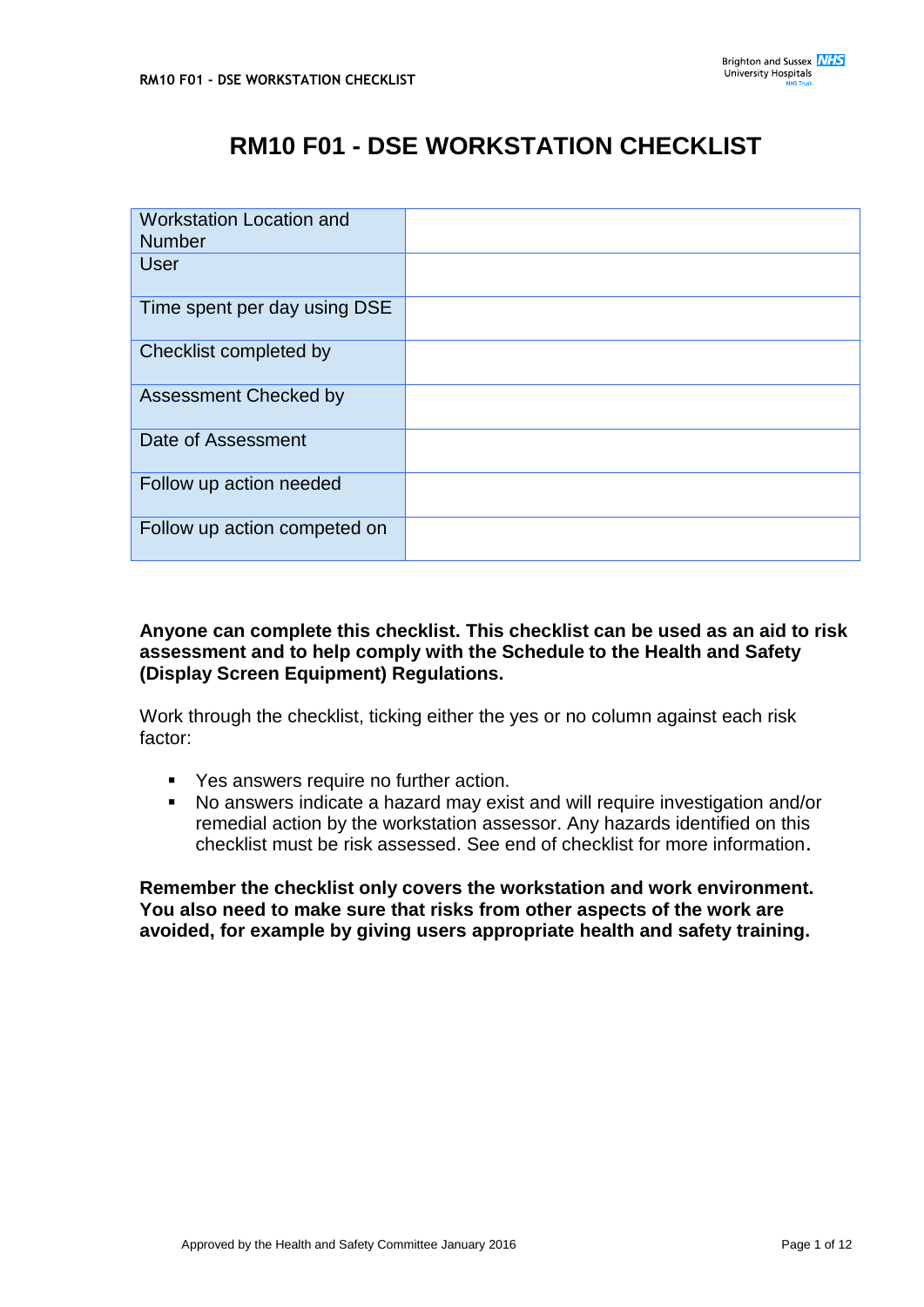|                                                                            | <b>YES</b> | <b>NO</b> | Things to consider                                                                                                                                                                                                                                                                                                                                                                                                                                                                                     |
|----------------------------------------------------------------------------|------------|-----------|--------------------------------------------------------------------------------------------------------------------------------------------------------------------------------------------------------------------------------------------------------------------------------------------------------------------------------------------------------------------------------------------------------------------------------------------------------------------------------------------------------|
|                                                                            |            |           |                                                                                                                                                                                                                                                                                                                                                                                                                                                                                                        |
| 1. Display Screens<br>Are characters clear and<br>readable?<br><b>BSUH</b> |            |           | Ensure the screen is clean and<br>cleaning materials are made<br>available.<br>Check that text and background                                                                                                                                                                                                                                                                                                                                                                                          |
| <b>YES</b><br><b>BSUH</b><br><b>NO</b>                                     |            |           | colours work well together.                                                                                                                                                                                                                                                                                                                                                                                                                                                                            |
| Is the text size comfortable to<br>read?                                   |            |           | Software settings may need adjusting<br>to change text size. Contact the IT<br>helpdesk for assistance to do this if<br>required.                                                                                                                                                                                                                                                                                                                                                                      |
| Is the Image stable, i.e. free<br>from flicker and jitter?                 |            |           | Try using different screen colours to<br>reduce flicker, e.g. darker background<br>and lighter text.<br>If problems still exist, get the set-up<br>checked, e.g. by the equipment<br>supplier.                                                                                                                                                                                                                                                                                                         |
| Is the screen's specification<br>suitable for its intended use?            |            |           | For example, intensive graphic work<br>or work requiring fine attention to<br>small details may require large<br>display screens.                                                                                                                                                                                                                                                                                                                                                                      |
| Are the brightness and/or<br>contrast adjustable?                          |            |           | Separate adjustment controls are not<br>essential, provided the user can read<br>the screen easily at all times.                                                                                                                                                                                                                                                                                                                                                                                       |
| Does the screen tilt and swivel?                                           |            |           | Swivel and tilt need not be built in;<br>you can add a swivel and tilt<br>mechanism.<br>However, you may need to replace<br>the screen if:<br>swivel/tilt is absent or<br>unsatisfactory;<br>work is intensive; and/or<br>the user has problems getting<br>the screen to a comfortable<br>position.<br>The ideal height of a monitor can vary<br>and space should be allowed for it to<br>be raised for taller users.<br>Users who wear bifocals / varifocals<br>may need the screen flat on the desk. |

Approved by the Health and Safety Committee January 2016 **Page 2 of 12** Page 2 of 12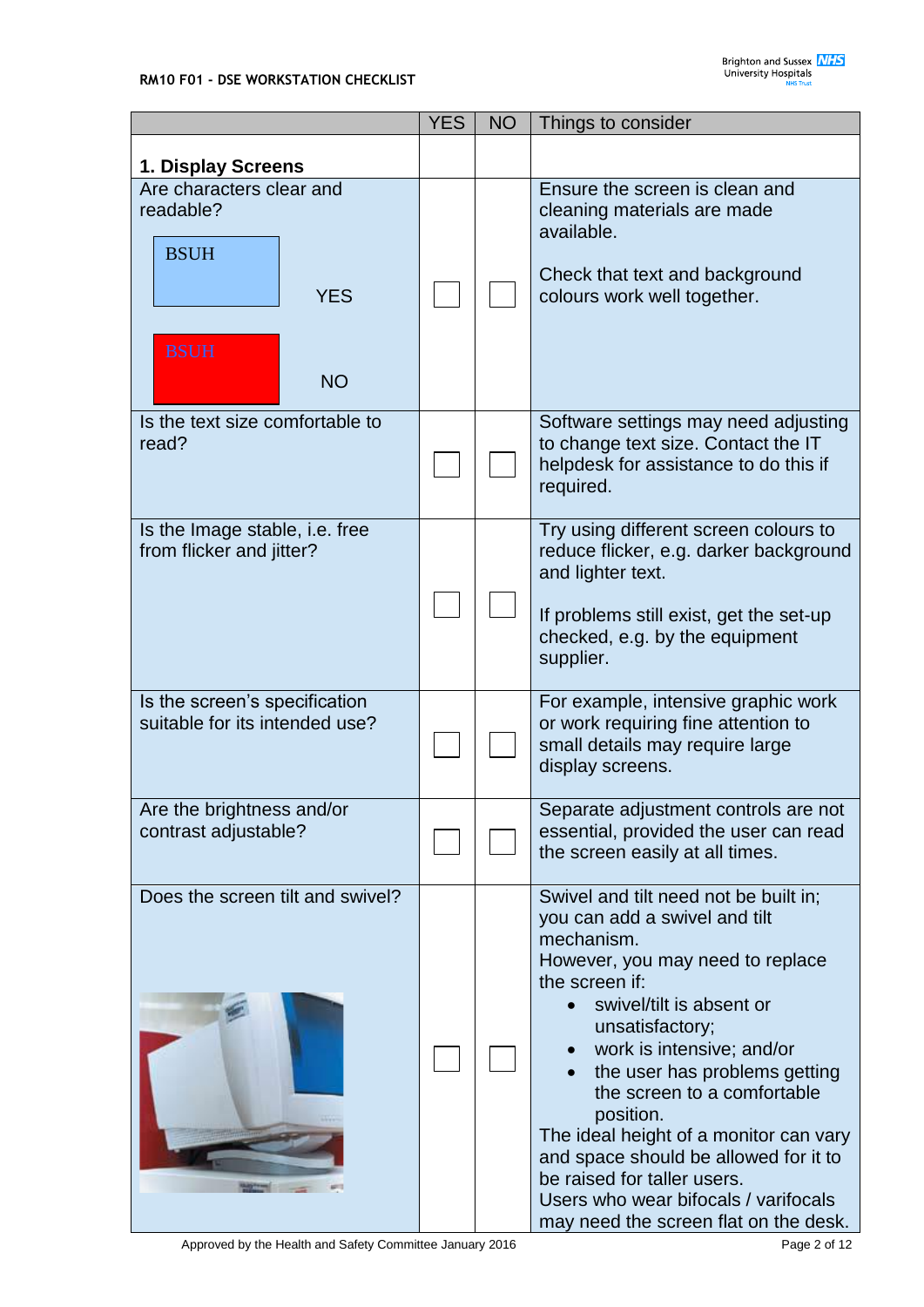|                                                                                                                                                | <b>YES</b> | <b>NO</b> | Things to consider                                                                                                                                                                                                                                                                                                         |
|------------------------------------------------------------------------------------------------------------------------------------------------|------------|-----------|----------------------------------------------------------------------------------------------------------------------------------------------------------------------------------------------------------------------------------------------------------------------------------------------------------------------------|
| Is the screen free from glare and<br>reflections?                                                                                              |            |           | Use a mirror placed in front of the<br>screen to check where reflections are<br>coming from.<br>You might need to move the screen<br>or even the desk and/or shield the<br>screen from the source of reflections.<br>Screens that use dark characters on<br>a light background are less prone to<br>glare and reflections. |
| Are adjustable window<br>coverings provided and in<br>adequate condition?                                                                      |            |           | Check that blinds work. Blinds with<br>vertical slats can be more suitable<br>than horizontal ones to control glare.<br>If these measures do not work, seek<br>specialist help                                                                                                                                             |
| 2. Keyboards                                                                                                                                   |            |           |                                                                                                                                                                                                                                                                                                                            |
| Is the keyboard separate from<br>the screen?                                                                                                   |            |           | This is a requirement unless the task<br>makes it impractical.                                                                                                                                                                                                                                                             |
| Is it possible to find a<br>comfortable position for keying?<br>ble and<br><b>YES</b><br><b>NO</b><br><b>Billian</b><br><b>NO</b><br><b>NO</b> |            |           | Try pushing the display screen further<br>back to create sufficient room for the<br>keyboard, hands and wrists.<br>If you are unable to find a comfortable<br>position, seek specialist help.<br>Users of thick, raised keyboards may<br>need a wrist rest.                                                                |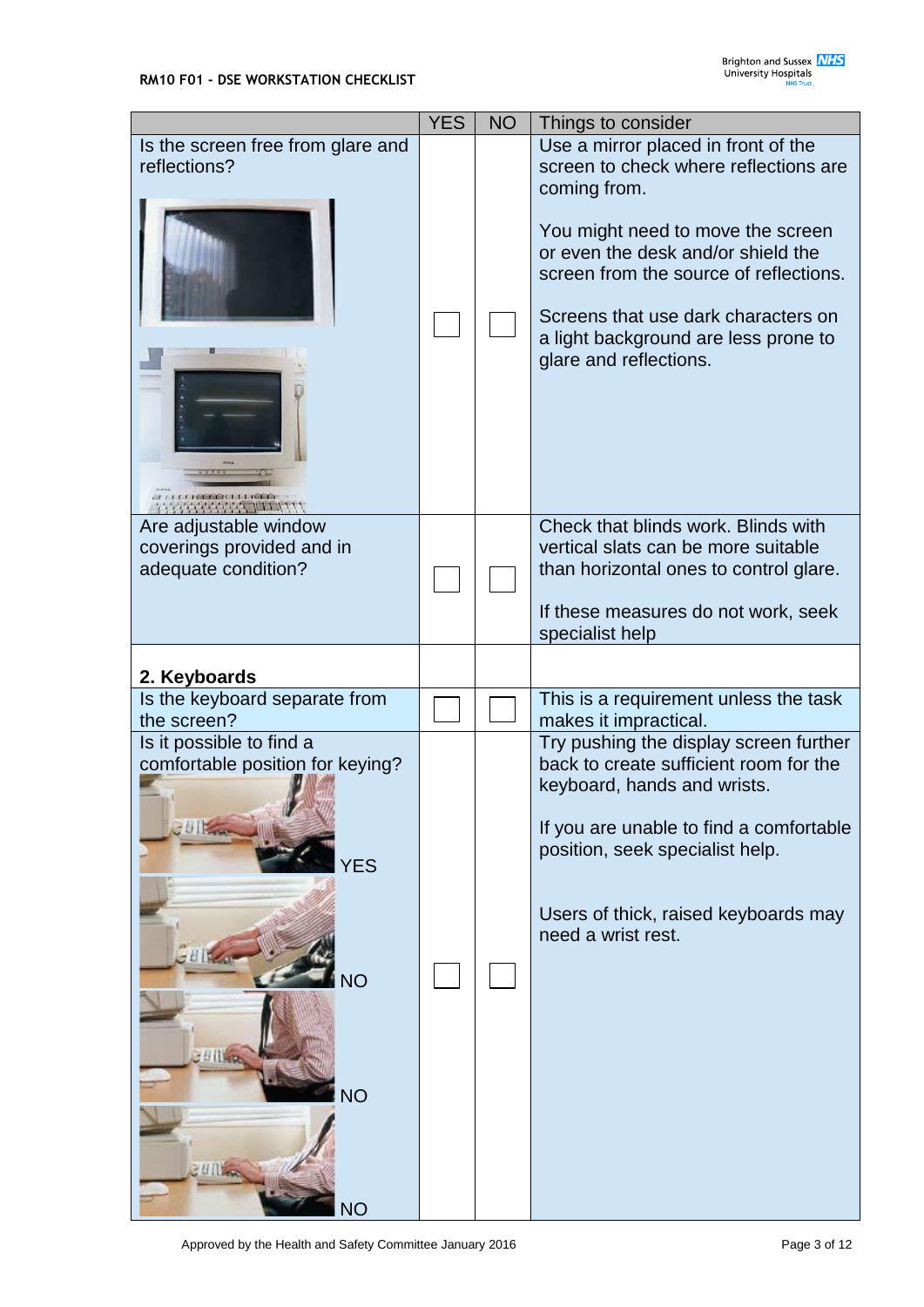|                                   | <b>YES</b> | <b>NO</b> | Things to consider                               |
|-----------------------------------|------------|-----------|--------------------------------------------------|
| Is the keyboard tilt adjustable?  |            |           | Good keyboards have retractable feet             |
|                                   |            |           | or some other mechanism to enable                |
|                                   |            |           | the tilt to be adjusted.                         |
| Does the user have good           |            |           | Training can be used to prevent:                 |
| keyboard technique?               |            |           | hands bent up at wrist;                          |
|                                   |            |           | hitting the keys too hard;                       |
|                                   |            |           | overstretching the fingers.                      |
| Are the characters on the keys    |            |           | Keyboards should be kept clean. If               |
| easily readable?                  |            |           | characters still can't be read, the              |
|                                   |            |           | keyboard may need modifying or                   |
|                                   |            |           | replacing.                                       |
|                                   |            |           | Use a keyboard with a matt finish to             |
|                                   |            |           | reduce glare and/or reflection.                  |
|                                   |            |           |                                                  |
|                                   |            |           |                                                  |
| <b>3. Pointing Device</b>         |            |           |                                                  |
| Is the device suitable for the    |            |           | If the user is having problems, try a            |
| tasks it is used for?             |            |           | different device.                                |
|                                   |            |           |                                                  |
|                                   |            |           | The mouse and trackball are general-             |
|                                   |            |           | purpose devices suitable for many                |
|                                   |            |           | tasks, and                                       |
|                                   |            |           | available in a variety of shapes and<br>sizes.   |
|                                   |            |           |                                                  |
|                                   |            |           |                                                  |
| Is the device positioned close to |            |           | Most devices are best placed as                  |
| the user?                         |            |           | close as possible, e.g right beside the          |
|                                   |            |           | keyboard.                                        |
|                                   |            |           |                                                  |
|                                   |            |           | Training may be needed to:                       |
|                                   |            |           | prevent arm overreaching;                        |
|                                   |            |           | tell users not to leave their hand on            |
| <b>YES</b>                        |            |           | the device when it is not being used;            |
|                                   |            |           |                                                  |
|                                   |            |           | Encourage a relaxed arm and straight             |
|                                   |            |           | wrist.                                           |
|                                   |            |           |                                                  |
|                                   |            |           |                                                  |
| <b>NO</b>                         |            |           |                                                  |
| Is there support for the device   |            |           | Support can be gained from, for                  |
| user's wrist and forearm?         |            |           | example, the desk surface or arm of a            |
|                                   |            |           | chair. If not, a separate supporting             |
|                                   |            |           | device may help.                                 |
|                                   |            |           |                                                  |
|                                   |            |           | The user should be able to find a                |
|                                   |            |           | comfortable working position with the<br>device. |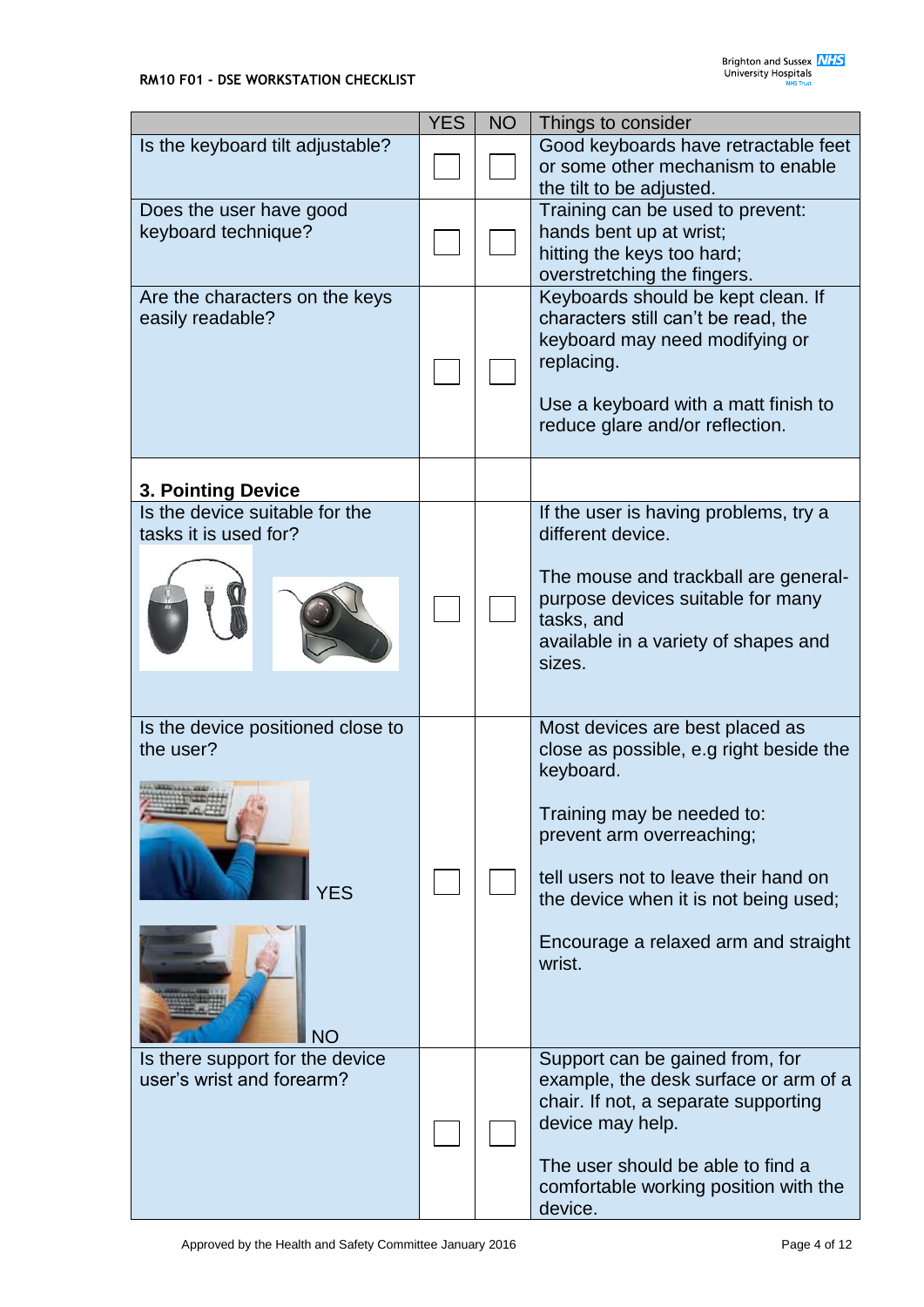|                                                                                            | <b>YES</b> | <b>NO</b> | Things to consider                                                                                                                                                                                                                                                                               |
|--------------------------------------------------------------------------------------------|------------|-----------|--------------------------------------------------------------------------------------------------------------------------------------------------------------------------------------------------------------------------------------------------------------------------------------------------|
| Does the device work smoothly<br>at a speed that suits the user?                           |            |           | See if cleaning is required (eg of<br>mouse ball and rollers).<br>Check the work surface is suitable. A                                                                                                                                                                                          |
| Can the user easily adjust<br>software settings for speed and<br>accuracy of pointer?      |            |           | mouse mat may be needed.<br>Users may need training in how to<br>adjust device settings.                                                                                                                                                                                                         |
| 4. Software                                                                                |            |           |                                                                                                                                                                                                                                                                                                  |
| Is the software suitable for the<br>task?                                                  |            |           | Software should help the user carry<br>out the task, minimise stress and be<br>user-friendly.<br>Check users have had appropriate<br>training in using the software.<br>Software should respond quickly and<br>clearly to user input, with adequate<br>feedback, such as clear help<br>messages. |
| 5. Furniture                                                                               |            |           |                                                                                                                                                                                                                                                                                                  |
| Is the work surface large enough<br>for all the necessary equipment,<br>papers etc?<br>YES |            |           | Create more room by moving<br>printers, reference materials etc<br>elsewhere.<br>If necessary, consider providing new<br>power and telecoms sockets, so<br>equipment can be moved.<br>There should be some scope for<br>flexible rearrangement.                                                  |
| Is the work surface at a suitable<br>height?                                               |            |           | Check if adjusting the chair height<br>helps. If not an adjustable desk may<br>be required.                                                                                                                                                                                                      |
| Is there sufficient legroom under<br>the surface?                                          |            |           | Remove objects or obstacles from<br>under the surface to create legroom.                                                                                                                                                                                                                         |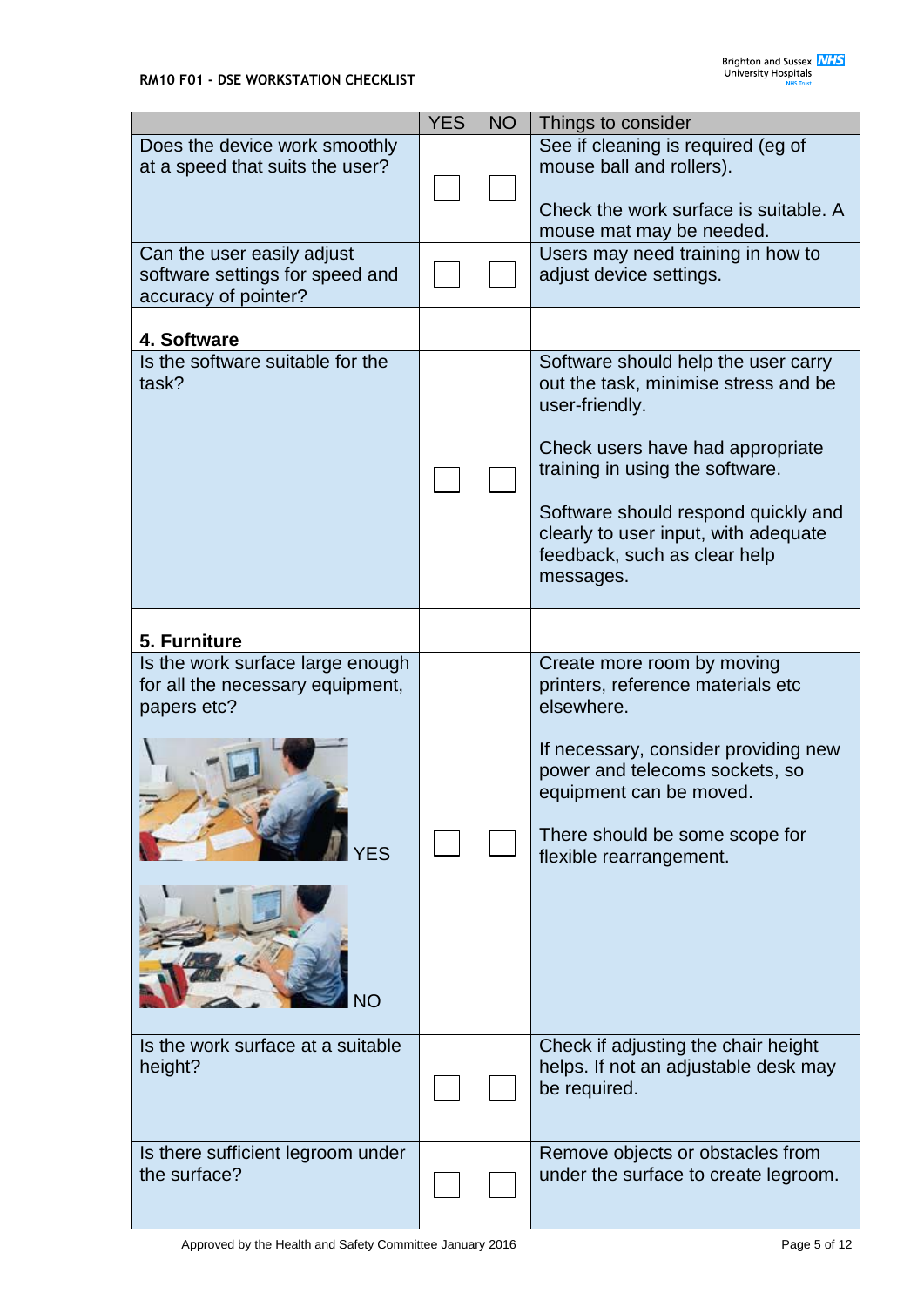|                                                                                                                                                                                                                   | <b>YES</b> | <b>NO</b> | Things to consider                                                                                                                                                                                                                                                                                                 |
|-------------------------------------------------------------------------------------------------------------------------------------------------------------------------------------------------------------------|------------|-----------|--------------------------------------------------------------------------------------------------------------------------------------------------------------------------------------------------------------------------------------------------------------------------------------------------------------------|
| Can the user comfortably reach<br>all the equipment and papers<br>they need to use?                                                                                                                               |            |           | Rearrange equipment, papers etc to<br>bring frequently used things within<br>easy reach.<br>A document holder may be needed,<br>positioned to minimise uncomfortable<br>head and eye movements.                                                                                                                    |
| Are surfaces free from glare and<br>reflection?                                                                                                                                                                   |            |           | The surface used may not be<br>appropriate for the task. Consider<br>also the orientation of the work<br>surface in relation to sources of light<br>or the use of mats or blotters.                                                                                                                                |
| Is the chair suitable?<br>It must be stable and have a<br>working:<br>seat back height and tilt<br>adjustment;<br>seat height adjustment;<br>swivel mechanism;<br>correct castors or glides (where<br>necessary). |            |           | The chair may need repairing or<br>replacing if it is unsteady, the user is<br>uncomfortable, or cannot use the<br>adjustment mechanisms.<br>Exposed foam is a fire hazard and<br>chairs displaying foam must be<br>replaced.                                                                                      |
| Is the chair adjusted correctly?<br><b>NO</b><br>VО                                                                                                                                                               |            |           | The user should be able to carry out<br>their work sitting comfortably.<br>Consider training the user in how to<br>adopt suitable postures while<br>working.<br>The arms of chairs can stop the user<br>getting close enough to use the<br>equipment comfortably.<br>Move any obstructions from under the<br>desk. |
| Is the small of the back<br>supported by the chair's<br>backrest?                                                                                                                                                 |            |           | The user should have a straight back,<br>supported by the chair, with relaxed<br>shoulders.                                                                                                                                                                                                                        |
| Are forearms horizontal and<br>eyes at roughly the same height<br>as the top of the VDU?                                                                                                                          |            |           | Adjust the chair height to get the<br>user's arms in the right position, then<br>adjust the VDU height, if necessary.                                                                                                                                                                                              |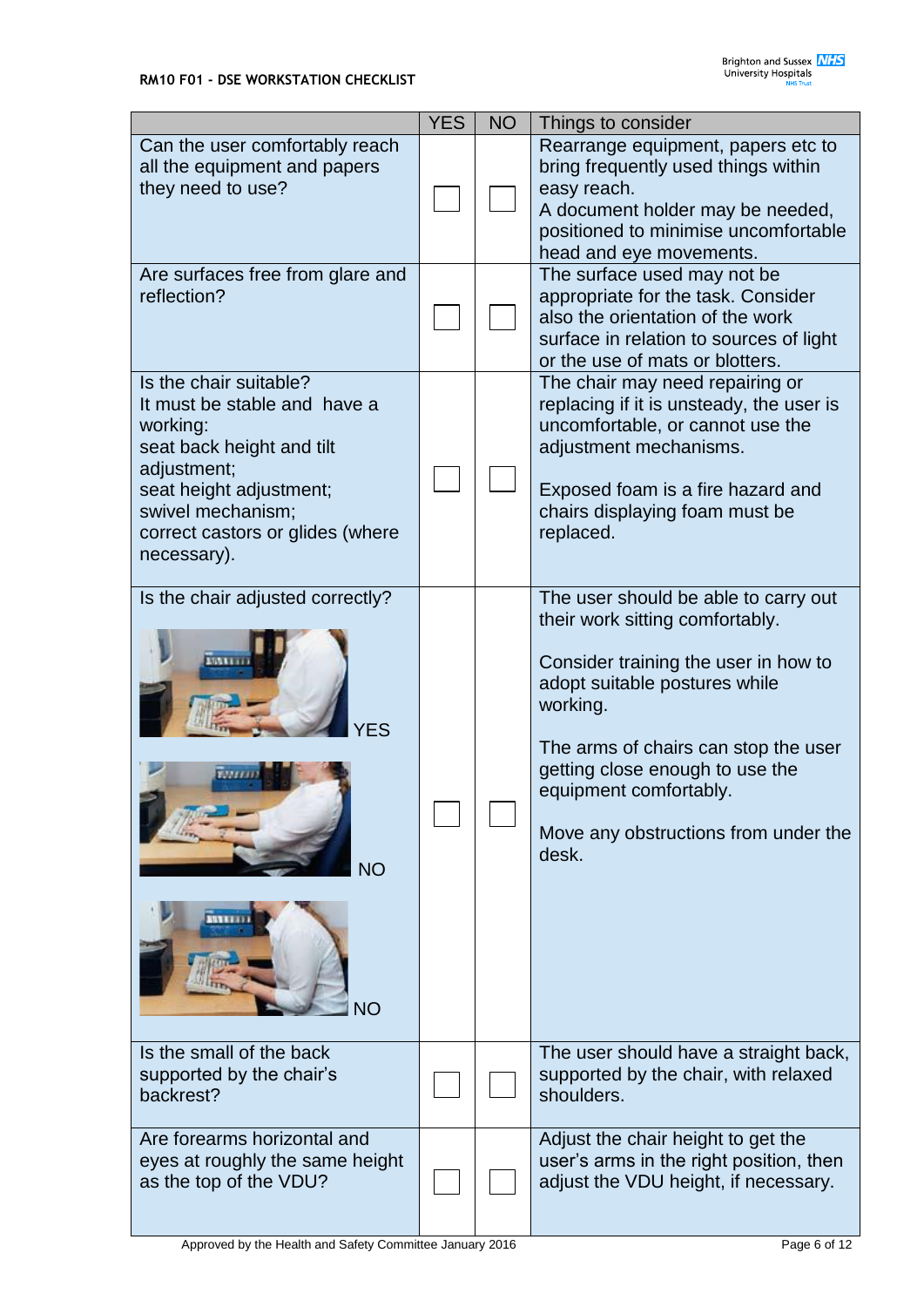|                                                                                                        | <b>YES</b> | <b>NO</b> | Things to consider                                                                                                                                                                                                                                                                                                         |
|--------------------------------------------------------------------------------------------------------|------------|-----------|----------------------------------------------------------------------------------------------------------------------------------------------------------------------------------------------------------------------------------------------------------------------------------------------------------------------------|
| Are feet flat on the floor, without<br>too much pressure from<br>the seat on the backs of the<br>legs? |            |           | If not, a foot rest may be needed.                                                                                                                                                                                                                                                                                         |
| <b>6. Environment</b>                                                                                  |            |           |                                                                                                                                                                                                                                                                                                                            |
| Is there enough room to change<br>position and vary movement?                                          |            |           | Space is needed to move, stretch and<br>fidget.<br>Consider reorganising the office<br>layout and check for obstructions.<br>Cables should be tidy and not a trip<br>or snag hazard.                                                                                                                                       |
| Is the lighting suitable, eg not<br>too bright or too dim to work<br>comfortably?                      |            |           | Users should be able to control light<br>levels, eg by adjusting window blinds<br>or light switches.<br>Consider shading or repositioning<br>light sources (or the workstation) or<br>providing local lighting, eg desk<br>lamps (but make sure lights don't<br>cause glare by reflecting off walls or<br>other surfaces). |
| Does the air feel comfortable?                                                                         |            |           | VDUs and other equipment may dry<br>the air.<br>Circulate fresh air if possible. Plants<br>may help.<br>Consider a humidifier if discomfort is<br>severe.                                                                                                                                                                  |
| Is the temperature comfortable?                                                                        |            |           | Can heating be better controlled?<br>More ventilation or air-conditioning<br>may be required if there is a lot of<br>electronic equipment in the room. Or,<br>can users be moved away from the<br>heat source?                                                                                                             |
| Are levels of noise comfortable?                                                                       |            |           | Consider moving sources of noise, eg<br>printers, away from the user. If not,<br>consider soundproofing.                                                                                                                                                                                                                   |
| Are there sufficient power<br>sockets?                                                                 |            |           | Extensions are not to be used as a<br>permanent solution to inadequate<br>power socket number or placement.                                                                                                                                                                                                                |
| Are all plugs, sockets and power<br>cables in a good state of repair?                                  |            |           | Replace any plug or cable that show<br>signs of physical damage.                                                                                                                                                                                                                                                           |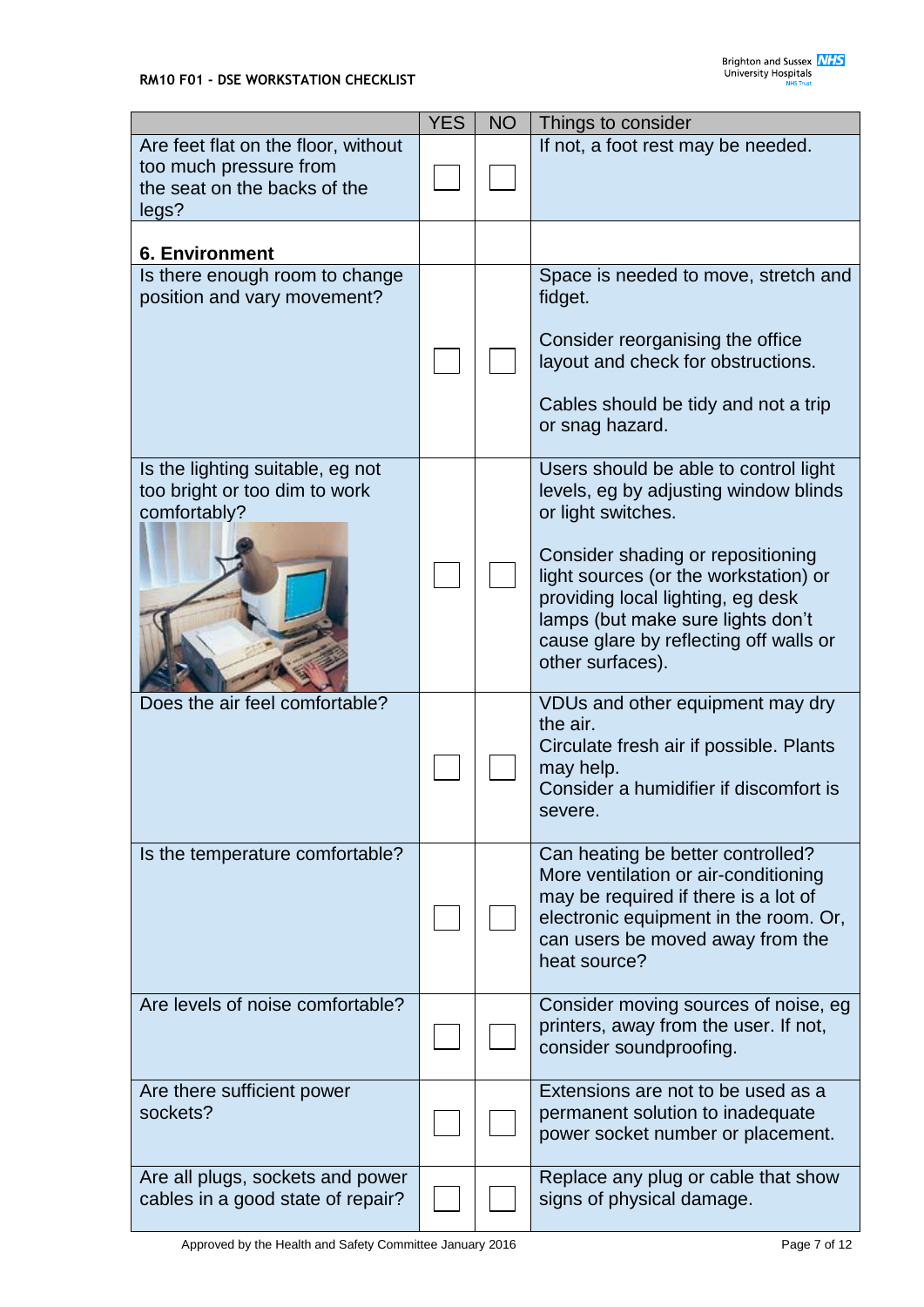|                                                                                         | <b>YES</b> | <b>NO</b> | Things to consider                                              |
|-----------------------------------------------------------------------------------------|------------|-----------|-----------------------------------------------------------------|
| 7 Final questions to users                                                              |            |           | If 'NO' to any of these questions,<br>please give details here: |
| Has this checklist covered all the<br>problems they may have<br>working with their VDU? |            |           |                                                                 |
| Are you free of any symptoms<br>other than those attributed to<br>DSE use?              |            |           |                                                                 |
| Have you been advised of their<br>entitlement to eye and eyesight<br>testing?           |            |           |                                                                 |
| Do you take regular breaks<br>working away from VDUs?                                   |            |           |                                                                 |

# **What to do now**

If any of the questions were answered 'NO' this identifies a hazard. Any hazards identified on this checklist must be risk assessed by suitably a trained and competent person according to *RM017 Risk Assessment Policy and Procedures* using *RM17 F01 – General Risk Assessment*. If there is any doubt as to the procedures and requirements for doing this please contact the Risk Management department on extension 8073 or by email

Record all actions required to reduce risks or to ensure that the workstation meets the minimum requirements. The actions should be listed in order of priority, and realistic target dates should be set for their completion. If the action requires input from other Department(s) or external source, target dates should be agreed with them.

The re-assessment date will depend on how many unsatisfactory things are found and how serious they are. It should be set at a maximum of two years to ensure the situation is regularly reviewed.

If the workstation is changed significantly, or a new user starts to use it, the assessment should be reviewed immediately.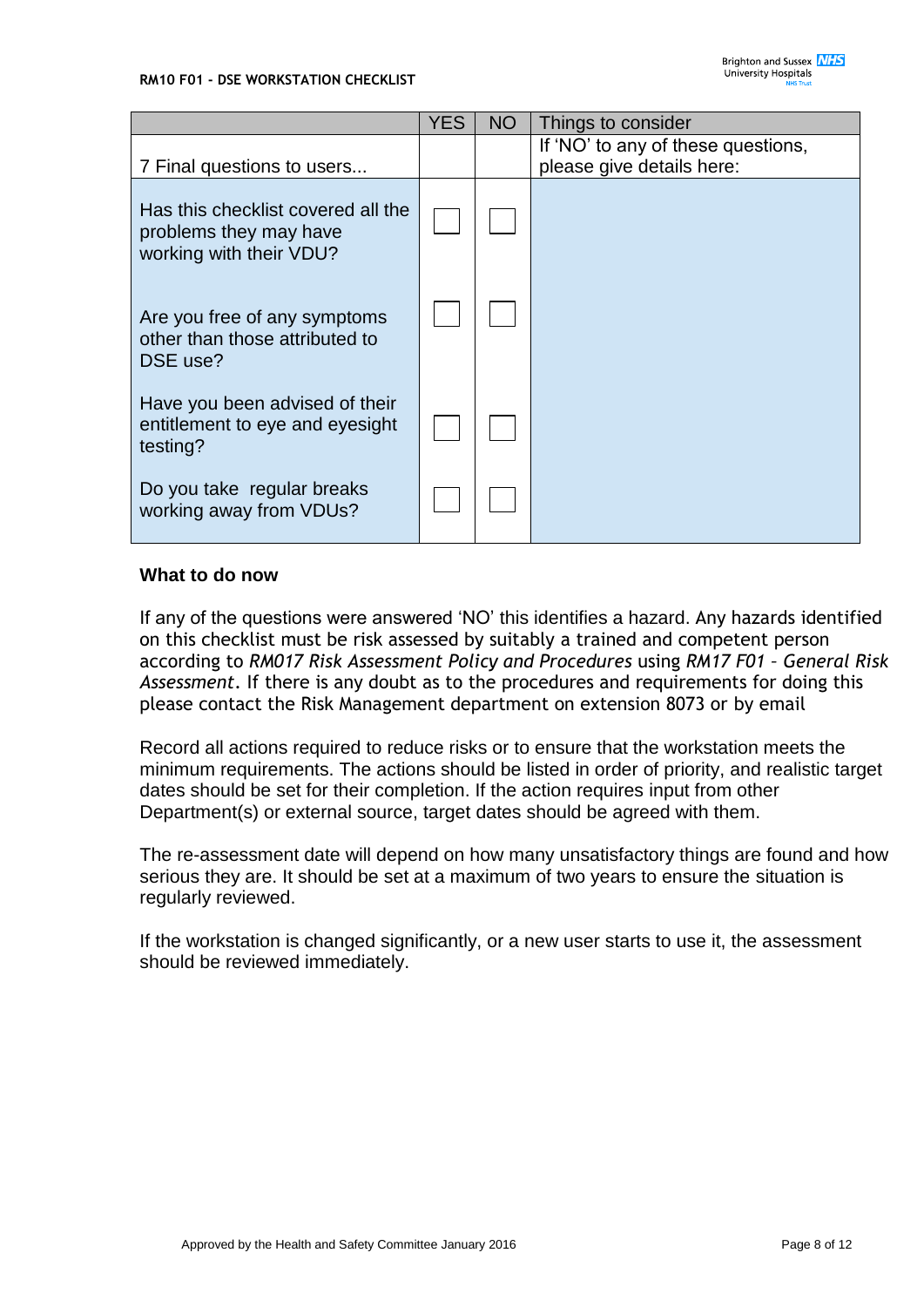# RM017 F01GENERAL RISK ASSESSMENT FORM

## **Only trained and competent persons may complete this part of the risk assessment.**

This form should be used in conjunction with the associated guidance notes. If you do not have a copy of the guidance, contact the Risk Management Department.

# **Section 1 – Location**

| Directorate :<br>Department :                   |                                        |                                                           |                                                      |                                                                                                       | TASK / ACTIVITY: (If applicable)   |                                                                           |                                                             |                               |
|-------------------------------------------------|----------------------------------------|-----------------------------------------------------------|------------------------------------------------------|-------------------------------------------------------------------------------------------------------|------------------------------------|---------------------------------------------------------------------------|-------------------------------------------------------------|-------------------------------|
|                                                 |                                        |                                                           |                                                      |                                                                                                       |                                    |                                                                           |                                                             |                               |
| <b>Section 2 - Identifying Hazards</b>          |                                        | Section 3 -<br><b>Existing Control</b><br><b>Measures</b> | <b>Section 4</b><br><b>Evaluating</b><br><b>Risk</b> | Section 5 - Action Plan                                                                               |                                    |                                                                           |                                                             |                               |
| Hazard                                          | Persons at risk<br>and how<br>affected | <b>Existing Control</b><br><b>Measures</b>                | <b>Risk</b><br>Rating<br>$(SxL=R)$                   | Action required to control risk                                                                       | <b>Risk</b><br>Rating<br>$(SxL=R)$ | Action by<br>Whom                                                         | <b>Deadline</b><br>for action                               | Date<br>completed             |
| Type the text in here to<br>describe the hazard | Describe who is<br>at risk and how     | Describe any<br>existing control<br>measures              | $4 \times 5 = 20$                                    | Type the text in here to describe<br>the action required to reduce the<br>risk to an acceptable level | $4 \times 1 = 4$                   | The name of the<br>person given the<br>action - they<br>must agree to it! | The date<br>by which<br>the action<br>is to be<br>completed | Date<br>actually<br>completed |
| А.                                              |                                        |                                                           |                                                      |                                                                                                       |                                    |                                                                           |                                                             |                               |
| B.                                              |                                        |                                                           |                                                      |                                                                                                       |                                    |                                                                           |                                                             |                               |
| C.                                              |                                        |                                                           |                                                      |                                                                                                       |                                    |                                                                           |                                                             |                               |
| D.                                              |                                        |                                                           |                                                      |                                                                                                       |                                    |                                                                           |                                                             |                               |
| Ε.                                              |                                        |                                                           |                                                      |                                                                                                       |                                    |                                                                           |                                                             |                               |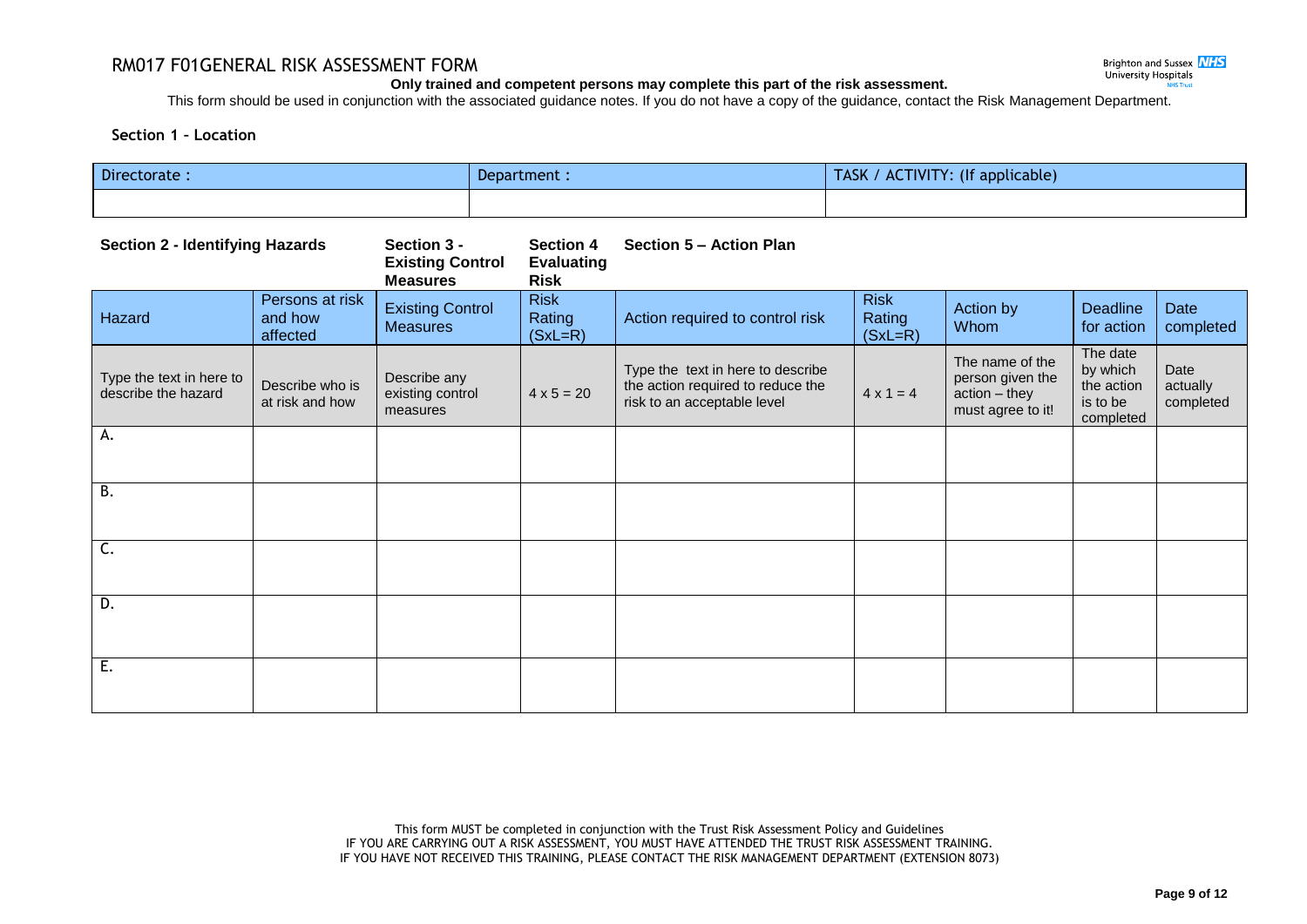# RM017 F01GENERAL RISK ASSESSMENT FORM

# **Section 6 - Further Information**

| Is health monitoring required?                                                                               | Select        |
|--------------------------------------------------------------------------------------------------------------|---------------|
| Is a more detailed assessment (e.g. Clinical Risk, COSHH, Manual Handling) required? Please state which one: | <b>Select</b> |
| Is further information or investigation required to complete risk assessment?                                | Select        |

## **Section 7 - Assessment Sign Off**

| I have read and understood the Risk Assessment Policy (RM017) and have received appropriate training to carry out this risk<br>assessment. | <b>Select</b>             |  |  |
|--------------------------------------------------------------------------------------------------------------------------------------------|---------------------------|--|--|
| Assessor's Name:                                                                                                                           | <b>Assessor Signature</b> |  |  |
| Job title:                                                                                                                                 |                           |  |  |
| Date of Assessment :                                                                                                                       | <b>Reassessment Date</b>  |  |  |
|                                                                                                                                            | $\overline{A}$            |  |  |
| B                                                                                                                                          | B                         |  |  |
| ι,                                                                                                                                         | ⌒                         |  |  |
|                                                                                                                                            | D                         |  |  |
|                                                                                                                                            | Е                         |  |  |
| Managers Name:                                                                                                                             | Manager's                 |  |  |
| Job title:                                                                                                                                 | Signature                 |  |  |

This form MUST be completed in conjunction with the Trust Risk Assessment Policy and Guidelines IF YOU ARE CARRYING OUT A RISK ASSESSMENT, YOU MUST HAVE ATTENDED THE TRUST RISK ASSESSMENT TRAINING. IF YOU HAVE NOT RECEIVED THIS TRAINING, PLEASE CONTACT THE RISK MANAGEMENT DEPARTMENT (EXTENSION 8073)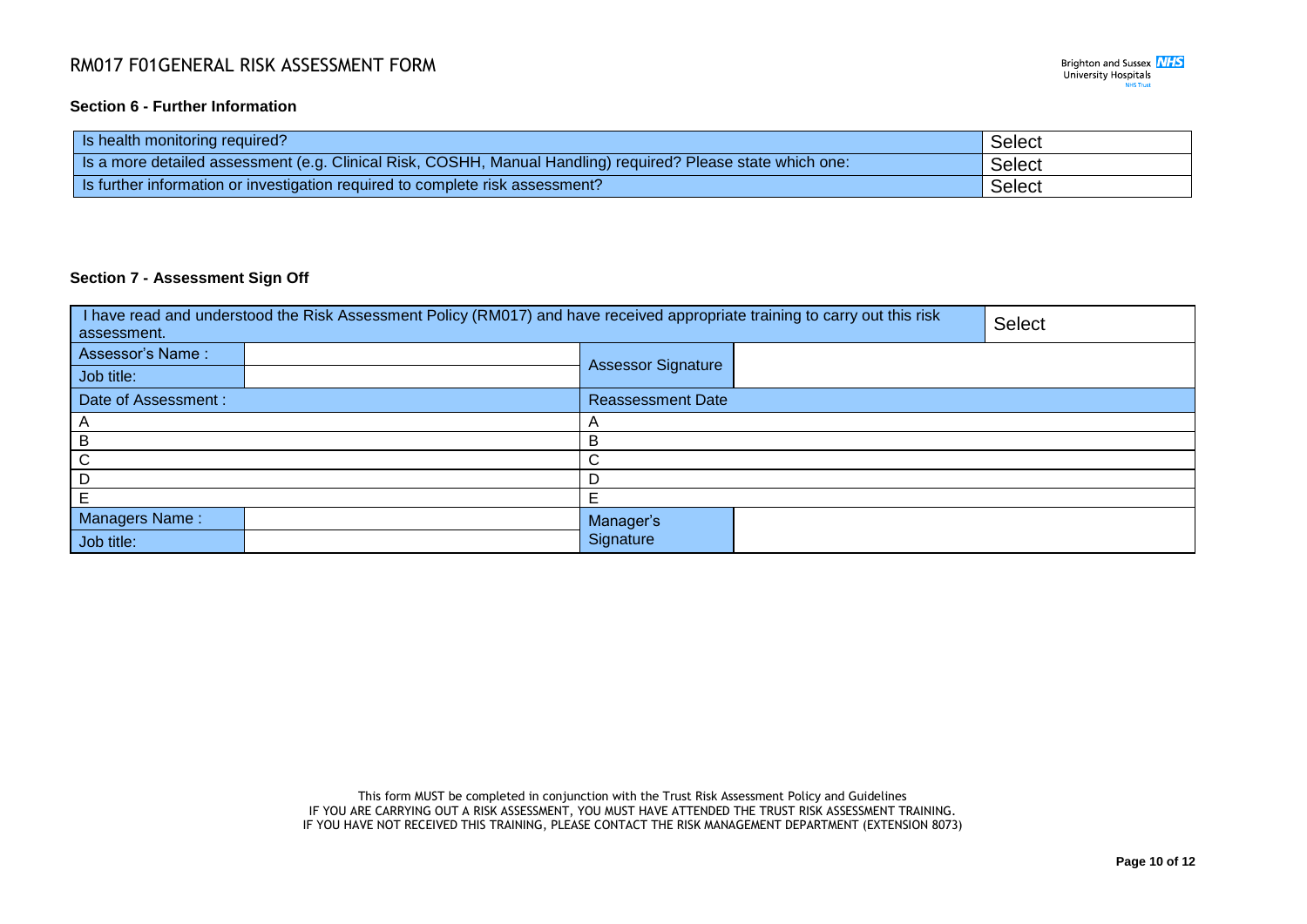### **GUIDANCE ON COMPLETION OF RISK ASSESSMENT FORMS**

For further information contact Risk Management on extension 8073

Section 1 of 7 – Location

Fill in details of the Directorate and the Department. This form is to be used for all assessments, with the exception of COSHH or Manual Handling assessments (references should be made to these other types of assessment where appropriate).

#### Section 2 of 7 - Identifying Hazards and persons affected

| List any hazards associated with the process, and the groups of people who may be affected and how. Use a second form, appropriately marked, if you identify more than five |                                                                           |  |  |  |  |
|-----------------------------------------------------------------------------------------------------------------------------------------------------------------------------|---------------------------------------------------------------------------|--|--|--|--|
|                                                                                                                                                                             |                                                                           |  |  |  |  |
| <b>Vehicles</b>                                                                                                                                                             | Temperature and humidity                                                  |  |  |  |  |
| Electricity                                                                                                                                                                 | Windows                                                                   |  |  |  |  |
| Manual handling                                                                                                                                                             | Radiation                                                                 |  |  |  |  |
| Noise                                                                                                                                                                       | Radiation                                                                 |  |  |  |  |
| Lighting                                                                                                                                                                    | Please see Appendix J for clinical hazards and risks                      |  |  |  |  |
| Confined spaces                                                                                                                                                             | Violence                                                                  |  |  |  |  |
|                                                                                                                                                                             |                                                                           |  |  |  |  |
|                                                                                                                                                                             |                                                                           |  |  |  |  |
| Consider the following groups of people (as above, this is <b>not</b> an exhaustive list);                                                                                  |                                                                           |  |  |  |  |
| New or expectant mothers                                                                                                                                                    |                                                                           |  |  |  |  |
| Inexperienced or young workers                                                                                                                                              |                                                                           |  |  |  |  |
| People with special needs                                                                                                                                                   |                                                                           |  |  |  |  |
|                                                                                                                                                                             | hazards. Consider the following hazards (this is not an exhaustive list); |  |  |  |  |

### Section 3 of 7 - Existing Control Measures

Record the measures already in place to control the risks presented by the identified hazards. Include such things as safe systems of work and training as well as physical systems such as machine guards and personal protective equipment.

#### Section 4 of 7 - Evaluating Risk

In order to prioritise actions, it is necessary to evaluate the level of risk presented by each of the identified hazards. This is done using a simple rating system and a basic multiplication.

First, for each of the hazards, decide how likely it is to happen (Likelihood) and how serious the consequences are most likely to be (Severity) from the following guide, taking into account the control measures already in place;

| LIKELIHOOD |                                              | <b>SEVERITY</b>                                                                               |  |  |
|------------|----------------------------------------------|-----------------------------------------------------------------------------------------------|--|--|
|            | Will only occur in exceptional circumstances | No obvious harm, loss or damage                                                               |  |  |
|            | Will occur infrequently                      | Non-permanent harm, loss or damage                                                            |  |  |
|            | Will occur sometimes                         | Semi-permanent harm, loss or damage                                                           |  |  |
|            | Will occur frequently                        | Major permanent harm, loss or damage                                                          |  |  |
|            | Will occur or does regularly occur           | Unexpected or unexplained death or total disablement or permanent loss of service or facility |  |  |

This form MUST be completed in conjunction with the Trust Risk Assessment Policy and Guidelines IF YOU ARE CARRYING OUT A RISK ASSESSMENT, YOU MUST HAVE ATTENDED THE TRUST RISK ASSESSMENT TRAINING. IF YOU HAVE NOT RECEIVED THIS TRAINING, PLEASE CONTACT THE RISK MANAGEMENT DEPARTMENT (EXTENSION 8073)